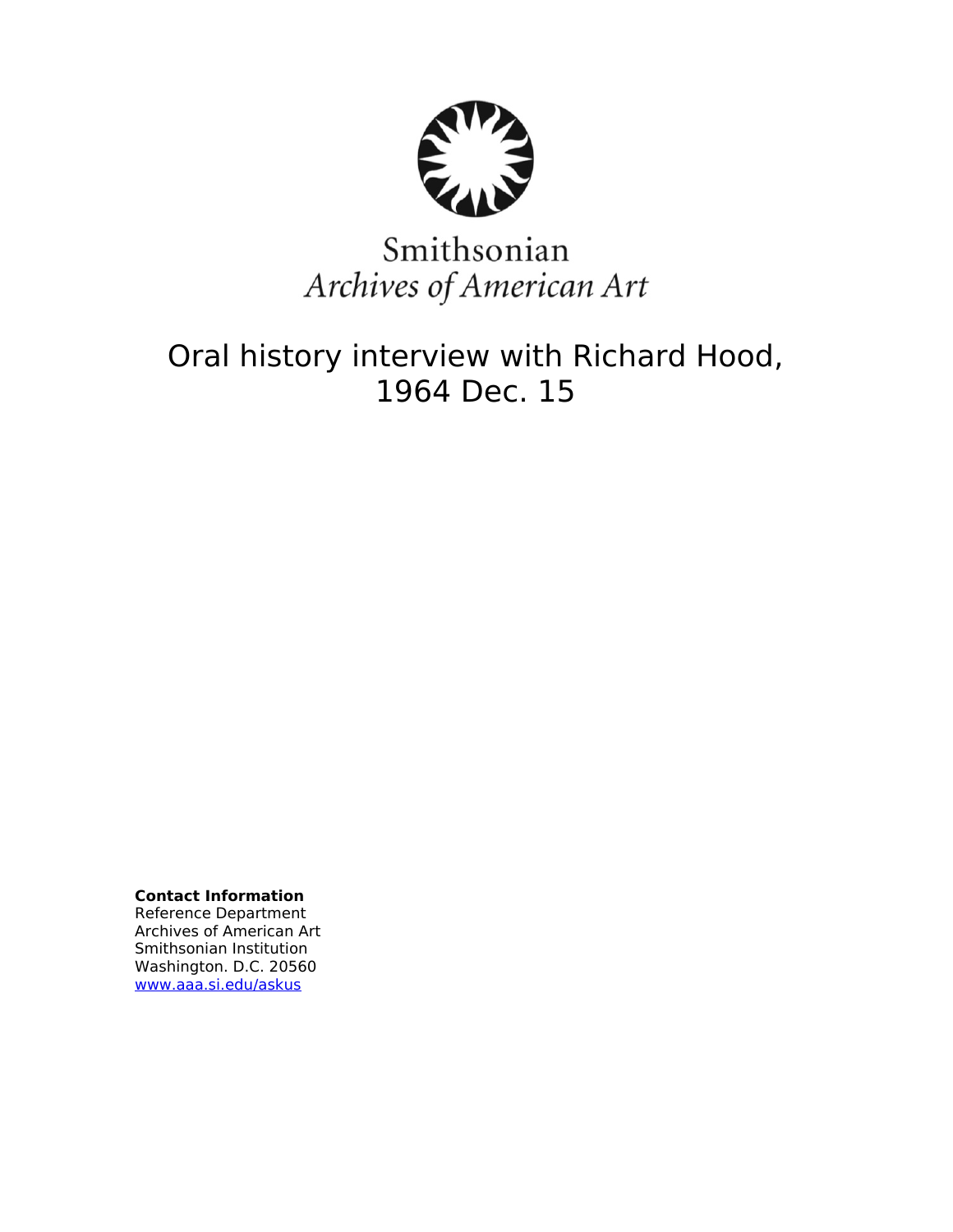# **Transcript**

## **Interview**

**RH:** RICHARD HOOD **RD:** RICHARD K. DOUD

**RD:** Well, could you start with the first question I've outlined here, something on your art background which will lead into how and why you became associated with the government projects here in Philadelphia?

**RH:** Well, of course, this goes back thirty years. At the time like everywhere else at the height of the depression, there was an apple seller on every corner, five or six apple sellers for that matter. Artists, as they have been at many other times in the past, were in need of work, like everyone else. Most people were in need of work, and I applied to the Federal Art Program which had just been set up in the summer of 1935. This was December, and I applied in December for a job on the project as an artist. I had studied architecture at the University of Pennsylvania and had also worked as a printmaker, and it was in the field of printmaking for which I applied. The requirements for getting a job on the project were not easy at that time, and they never were during the entire duration of the program. A committee looked at your work, and if they found it adequate, and if your background indicated that you were a practicing, professional artist, you were eligible for employment. I started to work on the project as a printmaker for Mary Curran who was then newly appointed State Director of the Federal Art Program. She had been a director of several galleries in Philadelphia, and she had been selected by Holger Cahill, who was the National Director of the Federal Art Program, as the State Director for Pennsylvania. The program was very new at that time, and actually, it started out pretty much with the idea of giving some assistance to fine artists, people who did painting, prints and sculpture and that sort of things. As it went along, of course, it began to absorb the other art activities.

**RD:** Did you have any association with Mr. Zigrosser in the print business? Was he active in this program at all?

**RH:** Mr. Zigrosser was in Philadelphia during a part of the early project period at the Philadelphia Museum. But, he was not particularly active on the project itself.

**RD:** Was there a separate print division of the Federal Art Project?

**RH:** Well, at first when I came on, the printmakers worked independently. They worked in their own studios. And then we came to realize that there were more printmakers and more artists, not only printmakers but perhaps painters and other artists who wanted to work in the print medium, and we found in order to do this we had to have some sort of a shop and set up, which subsequently became, I believe, one of the finest graphic art workshops in the project period. It became a kind of example of the way to solve this problem, and many people from other projects in other states came in to see just what we were doing. In a very short time, we acquired a number of presses, lithographic presses and etching presses, and we established a workshop over what at the time was a nightclub on Broad Street. They gave us some free space on the floor upstairs. Here we had a large area in which we kept our presses, and we set up the graphic art workshop for the project. And this became a place where there was a great exchange of ideas. Not just the printmakers working, the ones who had already studied and knew something about the medium, but painters came in, sculptors came in, and they began to work in this way, too.

**RD:** Who was in charge of this print shop?

**RH:** Well, I was placed in charge of it. I was one of the first printmakers to come on the project in Pennsylvania, and subsequently, I became head of the print group here in Philadelphia, under Mary Curran, of course.

**RD:** Could you tell us about the events that led up to your becoming the State Director for the Federal Art Project?

**RH:** Well, this took a little time. Of course, the print department became very active, exhibited widely, sent shows out, and, of course, the work of individual artists was allocated to tax supported institutions. The institutions could then pay for some of the cost of the materials, and then these prints were made available to colleges and libraries, and any tax supported institutions were eligible. As the print program grew and other programs began to come into being in the state, I worked on some of these also and became an administrator's assistant to Miss Curran, and then subsequently, they called me a District Supervisor in Philadelphia. I was in pretty close touch with what happened to this thing from the beginning, in a very fascinating period of its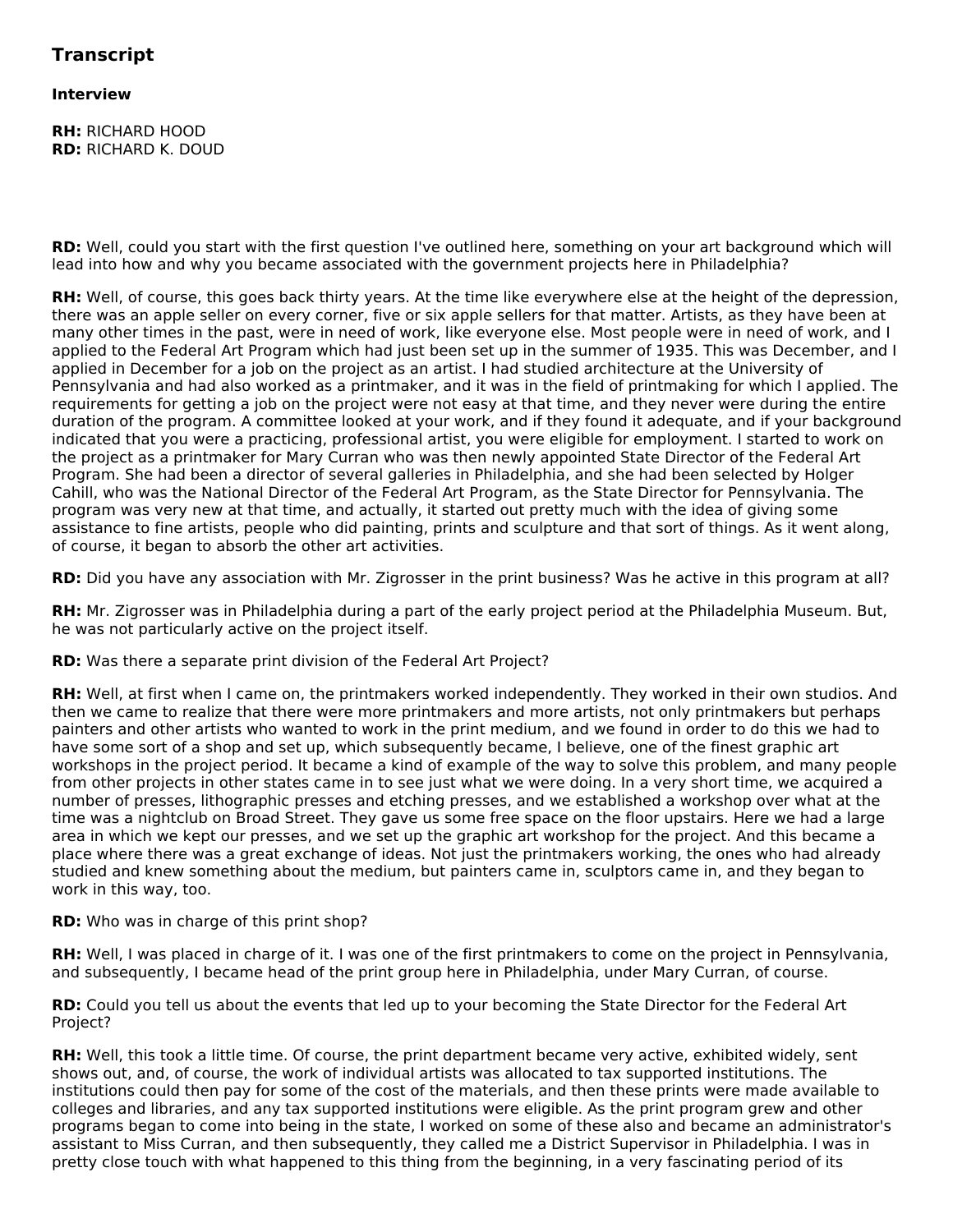history.

**RD:** Did you have anything at all to do with the earlier Public Works of Art Projects?

**RH:** No, I became connected with the program in 1935, under Edward Bruce, and was with the Treasury Project for a while from 1933 on. This was disbanded in 1934. Harry Hopkins had set up a number of art projects in isolated areas throughout the country, but there wasn't a national program, until, I would say, somewhere in 1935. And this was set up as the Federal Art Project under the Works Projects Administration, of which, of course, he was the National Administrator.

**RD:** Well, I wanted to ask you something about how this business really operated. You could probably tell me a little bit about it, having been the State Director. Just what was your officer operation? How did you go about scheduling artists to your projects, painters, silk screen artists, oil painters? Did you have people in charge of each department under you?

**RH:** I would say that our state office was at first in Philadelphia, the project did get started in Philadelphia, and then, as our program grew, we had a very active office in Pittsburgh, and of course, the main office for the Works Projects Administration was in Harrisburg, and this became our focal center, you might say, our business center. Eventually, my office, when I became State Director, was in Harrisburg, and I worked out from there. I moved around to the production units in Pittsburgh and in Philadelphia. Then, of course, we had a few art centers, Altoona, Scranton, Sunberry and other places in the state.

**RD:** What mostly happened at the art centers? Were they primarily schools or exhibition galleries?

**RH:** Exhibition galleries with teaching programs, usually. It came out of a community interest, community desire to see art, and this brought art, not reproductions, but the originals into the community and gave people a chance, many for the first time, to see an original painting, or an original print, or a piece of sculpture.

**RD:** Yes. Did the standards for hiring people on the WPA project relax at all during the later 30's? What I mean, did the person have to be a professional, practicing artist?

**RH:** Yes, indeed they did. In Pennsylvania, this certainly was true, and artists were accepted for work on the project on the basis of their background, their professional background, and they also submitted a portfolio. It was not easy to get a job.

**RD:** I wondered, because I know that in some of the states, many of these people actually developed on these projects. In other words, they perphaps showed a certain amount of native talent, if we could use the word. They were given a chance, then, to join the project and then perhaps developed, became an artist.

**RH:** Yes. I think this was due to the local committee that selected the artist. In Philadelphia, we not only selected artists there, but of course in Pittsburgh or Scranton, or somewhere else, there would be a local group who was familiar with the individuals in the area.

**RD:** Did you have the final say, as Director, as to who would be on the project?

**RH:** I left this pretty much up to the committee who selected them.

**RD:** Do you know where Marry Curran is? Is she still alive?

**RH:** As far as I know. I haven't heard anything to the contrary on that. I believe that she is in Boston.

**RD:** Benjamin Knotts came down from New York. Is that correct? To succeed Miss Curran?

**RH:** That's right, Mr. Benjamin Knotts was connected with the New York Project, the Easel Division of the New York Project. I believe he was Director of it at one point. Horace Jayne came from the University Museum and served for a very brief period after Miss Curran left, and Mr. Benjamin Knotts came in for several years.

**RD:** Mr. Knotts is now back in the city of New York?

**RH:** He is. The last I heard, he is working with the Metropolitan Museum.

**RD:** That's my latest on him. What about Mr. Jayne?

**RH:** Mr. Jayne is still in Philadelphia in connection with the Philadelphia Museum of Art.

**RD:** You mentioned a bit ago that you thought you had one of the finer Graphics Divisions. What about your other projects; what about your easel projects? Sculpture and so on. What was going on there?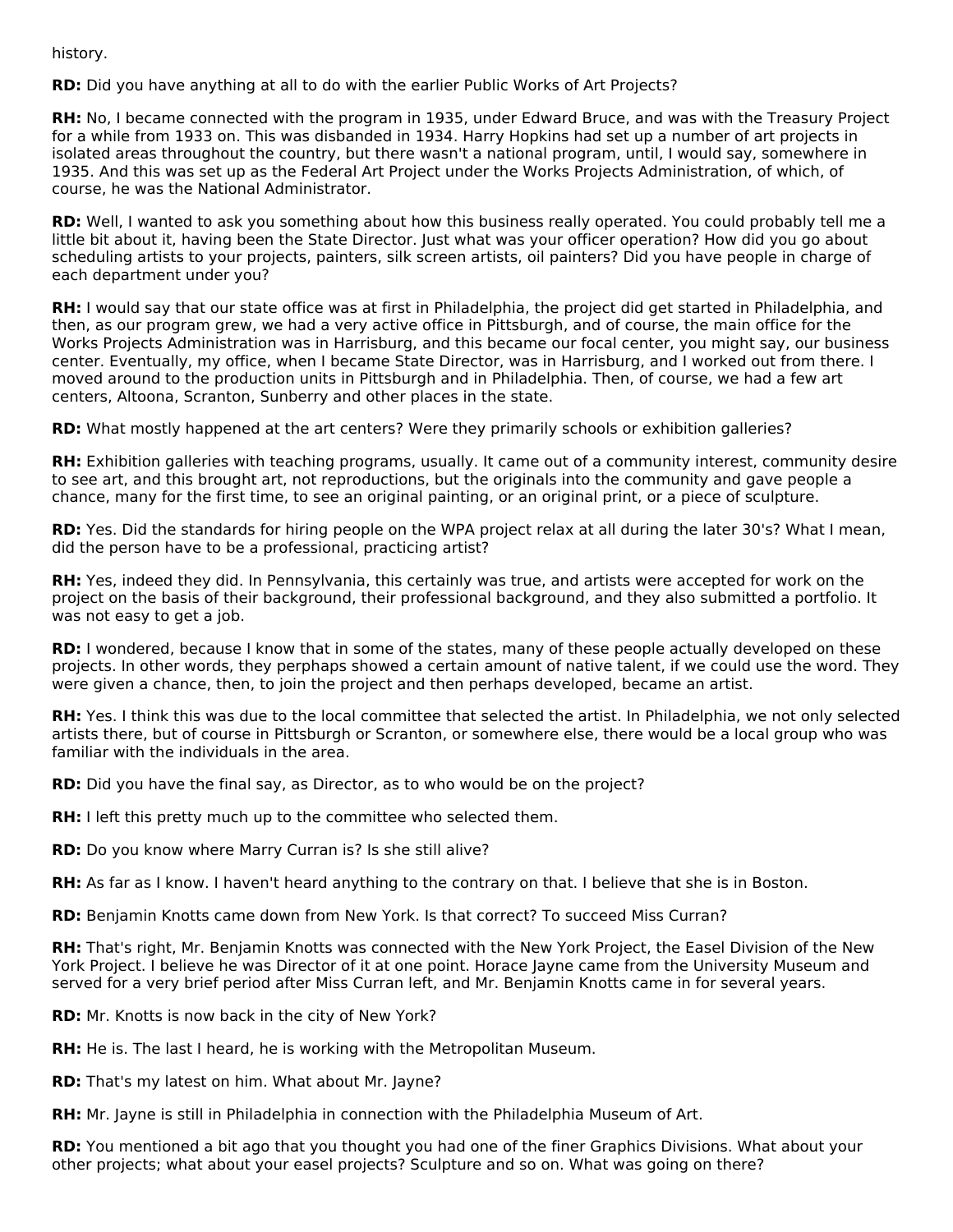**RH:** Well, our project was never as large as most, you know. In the state, it probably never had much more than several hundred people. In Pittsburgh, of course, in Philadelphia, they had small easel projects and sculpture projects. These weren't actually defined as such. People worked as sculptors, if that was their particular inclination, perhaps more than they would work at something else. It was a kind of an exchange of ideas, which I think was very good, in that they might work in sculpture for a year, then do painting or something else.

**RD:** Was there ever any program set up to follow this through as to what kinds of works should be done, or how much work would be done, or any quotas assigned to each artists work to turn out?

**RH:** As time went on, we found that we were wanted, so to speak, that we had requests for the work.

## **RD:** Really?

**RH:** And we found that very often a school might need a particular piece of sculpture for a fountain or something like this. This was assigned as a project. Several of the artists involved on the program might compete for that. They proposed plans for it, and a selection was made from their submissions. We found that there was a tremendous demand for the easel paintings and prints. These were, of course, used for exhibition through out the state. We had a very extensive exhibition program which toward the end of the project actually at one point had done as many as 70 exhibitions a month. These were small exhibitions, where maybe 25 or 30 items would be sent out to a town or community to be shown in this area. Often times, prints or paintings had never been seen there before. And I think this was a tremendous stimulus for the art revival, a kind of renaissance we had in this country, in the 50's. It was not only preservation of the skills for these people, those who would probably have had to go into some other field as a necessity, but it was also bringing this work to the public's attention. It became a right sort of fertile background for what came to pass in the 50's. This tremendous revival in abstract expressionism, a break through in which this country has been called the art center of the world. I don't think this would have been possible without the project. I'm sure it must have played a part.

**RD:** Did you people in Pennsylvania have any projects that you consider unique? In other words, were you doing anything that wasn't being done elsewhere in the United States?

**RH:** We had the usual easel, sculpture and print making projects. We did have of course the Index of American Design. Although this wasn't unique to Pennsylvania, I believe Pennsylvania certainly made a worthy contribution to it. The state was very rich in the kind of thing that the Index was concerned with. Our Pennsylvania Dutch material, for instance in Lancaster, Bird in Hand and Ephrata and those other places that have become quite famous since, were a rich source of material. And we had, for instance, the Mercer Museum, which had a great collection of American art, tools and household goods and that sort of thing. And the Pennsylvania Museum of Art and the museum in Harrisburg had fine collections. And also private collectors, including Dr. Barnes and others, came to us and made us aware of their collections. So the Index had a very good area in which to work here, and this is something that had been accepted in other countries in the past, and for some reason, this had never been done in this country. We had no real record of just what our tradition in art was. The designers were demanding this, everyone wanted to know just what the American background was. So the Index filled a very valuable gap there. These plates were produced over a period of years. They are now in the National Gallery of Art in Washington. A very beautiful book has been published on the Index of American Design.

#### **RD:** Is that Christensen's?

**RH:** Yes, I have a copy of it, right here.

**RD:** Who made the selection on this Index? Was that a national thing, or were the selections made locally?

**RH:** The policy for this was established by Holger Cahill in Washington, so that there wouldn't be an overlap. He kept the states informed what other projects were doing, and each state then concentrated particularly on the material in which it was rich, and thus it was comprehensive.

**RD:** Wasn't there some woman who was particularly associated with the Pennsylvania Dutch folklore?

**RH:** Well, there were two people - one was an artist working on the project, Katherine Milhous who did some posters.

**RD:** Yes, that's the one.

**RH:** Pennsylvania Dutch posters which really made her reputation as an artist, and these we found were in great demand over the period of the project. We reproduced them many times and sent them out. And then there was Frances Lichten who was the Supervisor of the Index of Design, here in Philadelphia, and subsequently became an authority on the subject and put out a book of her own, Folk Art in Rural Pennsylvania, which is an equally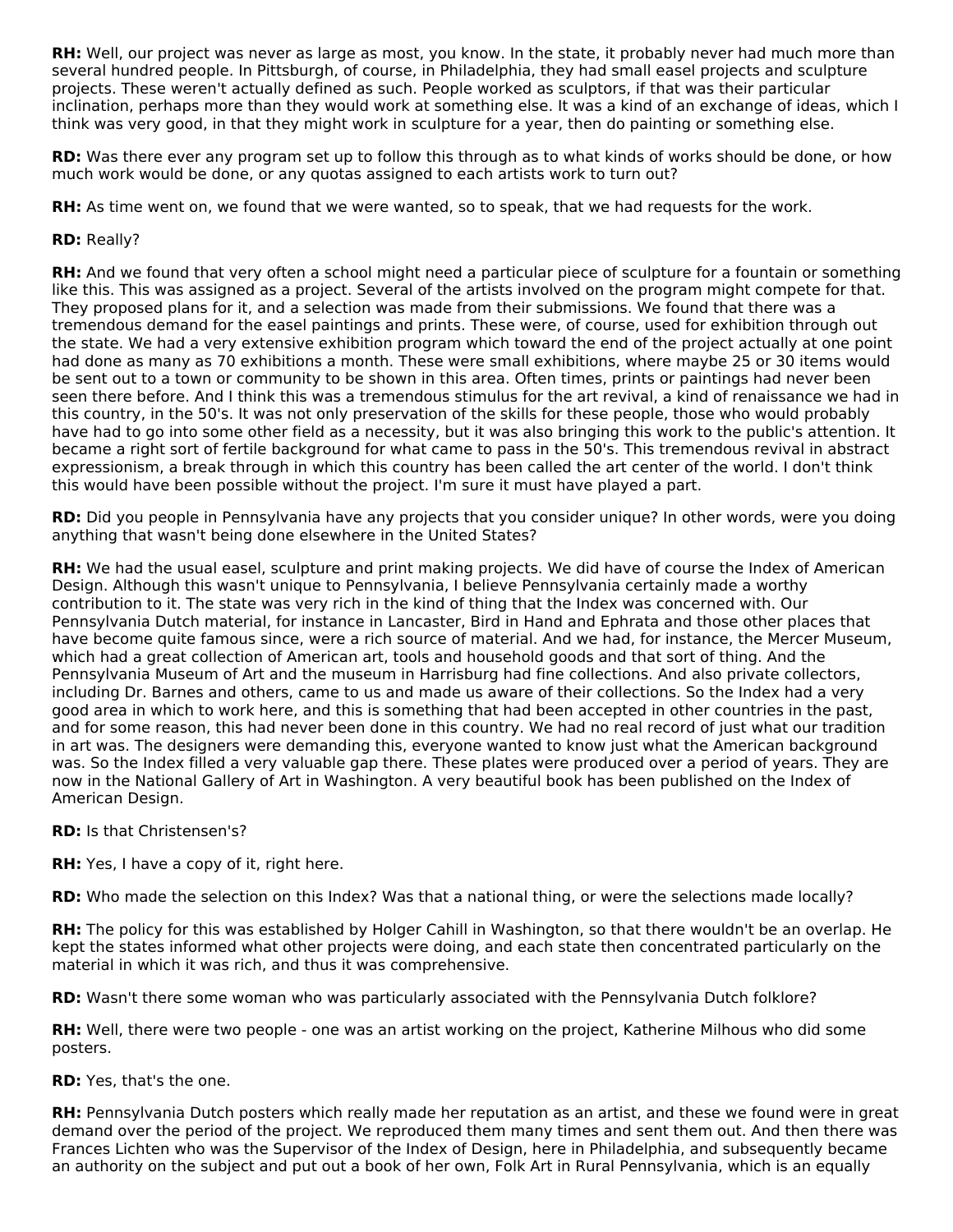famous book. So out of the Index came two very, very fine books, and they've both been used extensively since then, and give a picture of just what the tradition of American art in this area is.

**RD:** What happened to the Milhous originals? Are they still in Philadelphia?

**RH:** That would be pretty hard to answer. The poster design is frequently destroyed and silk-screen prints made. It is art work for reproduction.

**RD:** Yes.

**RH:** And they usually have to be handled gently by the printers. But the originals are somewhere around in collections.

**RD:** They are not in any collection by themselves?

**RH:** No, I wouldn't say so. I think you would find that there are some -- there were so many allocated to schools and libraries and colleges that I feel sure that you would find them in these collections today.

**RD:** Can you tell me of any of the persons who were working on these projects? Who were the leading people in some of these areas, whom do you think deserve mention, that you remember as Philadelphia or Pennsylvania artists?

**RH:** Well, a number of artists have achieved considerable prominence in this area. I think of Wallace Kelly, who is well-known for his sculpture, who was a member of the project, was a Supervisor of the Sculptor Division at one point. Julius Block, a very well-known Philadelphia artist, painter William Ferguson, and Leon Kelly, a painter. All of these artists achieved considerable prominence. I remember particularly the Japanese sculptor, Onaga. He was an example of a sort of dedication we sometimes achieved on the project. I remember that when he first started, he was very anxious to do something quite wonderful for the government since they had taken an interest in his work. It was sort of amazing, and he saved everything that he received from his salary, for the first six months, almost everything, except for what it cost him for a little rice, that which he could subsist on; he finally bought a rather huge stone which he carved and which subsequently became part of the Philadelphia Museum of Arts collection. The work produced on the project frequently went into museum collections. These were professional people. There are many more, 30 years is a long time to go back and remember names, but I did see a good deal of course of Katherine Milhous and Francis Lichten. Then there were the Pinto brothers, who were very active at the time here in Philadelphia as artists and have achieved considerable distinction since, as both painters and as photographers. And then Joseph Hirsch is going strong today in New York, and then there were many more. And you know, in New York, many of the names which became prominent in the 50's, Jack Levine, Doug Kingman, Motherwell, Stuart Davis, De Kooning, Burgoyne Diller, all these people were connected with the project. Their skills were preserved, and it was possible for them to be a real part of the renaissance that took place in the 50's.

**RD:** I was wondering just what the situation was in Philadelphia. Were there any artists in the 30's who were not in the project, who were able to make a living from their art without Art Project help?

**RH:** Well, I would say that the area was pretty badly hit. There were undoubtedly some artists who survived without being on the project, but there has never been a real - never, until very recent years, a real support for artists, for painters and sculptors. You go back over the history of our country - only for a very short period during the Colonial times, there was some support for a portrait school. A portrait painter had a little following, but after 1820 until after the Civil War, there was very little support for artists here, and there was a slight flurry of art buying in the 1920's before the crash - but this was mostly toward Europe, and the collectorbought not from the local artists but from the European sources. So, all of this, where there really had never been any real support for the artist was followed by the Depression.

**RD:** That's right - it compounded the misery.

**RH:** Yes. Yes, indeed!

**RD:** Well, can you recall during your directorship some of the problems, social or personal problems?

**RH:** Well, as I look back on it, they don't seem perhaps as significant as they were then.

**RD:** I'm sure of that.

**RH:** And the project really did receive wonderful support from the press, and tax supported institutions that were interested in receiving the work. We did have at the beginning perhaps a problem in acquiring sponsorship. The necessary funds for the materials. We did have a problem as we went along in what you would ultimately call government paper work. It seemed to me that reports were required very frequently and toward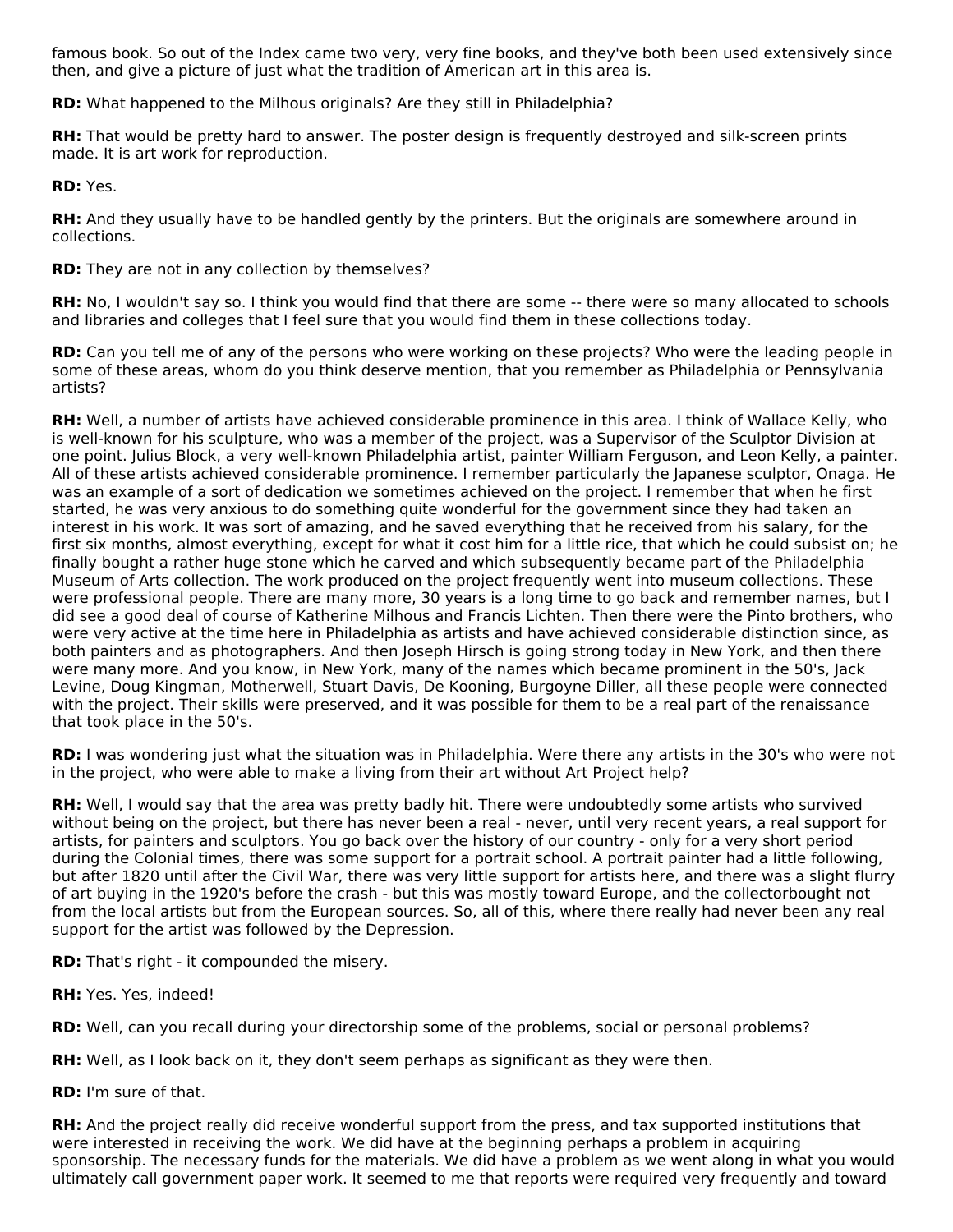the end there were six or eight reports on everything. It was almost like the Army. But, the project in Pennsylvania was very enthusiastically supported by the press, and the problems seem to grow less after 30 years, they shrink away.

**RD:** Sure. Do you recall at any time any political pressures as far as hiring this guy, or not hiring that guy and that sort of thing?

**RH:** Yes, to a mild degree, perhaps. State Senators or State Congressmen might send or refer an artist to us, but we observed the usual procedure of submitting his work to a committee, and I don't think it ever became a very serious problem.

**RD:** What about social problems? I mean, in terms of minority groups and this sort of thing. Did you - was there any question of race, creed, or color or -

**RH:** No. People were employed on the project because they were artists. As to color, creed - there was nothing.

**RD:** I suppose so. At that time, there probably weren't too many, say, colored artists?

**RH:** Yes, we had a number of colored artists. I think of Dox Thrash and others.

**RD:** In the southern areas of the country, this was a problem. It was a little difficult for someone who wasn't a white Anglo-Saxon Protestant.

**RH:** Yes, this might have been true in other parts of the country. It was not a major problem here.

**RD:** Was fluctuation of budget? Did you, could you pretty well rely from month to month on a certain amount of allocated funds or cash?

**RH:** Yes, we had a definite budget. The project work plan was set up, and the request was then made through the Work Projects Administration from the National Office in Washington which approved it, and then we knew exactly what we had to spend in the following years.

**RD:** You mentioned a moment ago a Japanese sculptor who saved his money and bought a block of stone. Was this necessary?

**RH:** At the beginning, yes. At the beginning, it was, perhaps, because it was a matter of not knowing quite how to operate a Federal Art Program. After all, it was the first one, and we didn't realize quite what some of the problems would become. One was materials. Eventually, we solved this, we provided materials for the artist in his work, and eventually, these materials became the contribution of sponsorship, by the tax supported institution. If a school wanted to have a mural painted, it made a contribution for the materials, and the program went along, and we had no problems, but at the beginning, we did.

**RD:** You were allowed, I think, normally 10% - non-relief staff?

**RH:** That's correct.

**RD:** Most of the time, who were some of the other people who were working with you who were not dependent upon the state for assistance? I want you to tell us, to find out, who was the core of this thing in Pennsylvania, aside from the very top people like Miss Curran and yourself.

**RH:** Out of this 10% frequently came the unit supervisor or the project supervisor for the region in which he was operating. Now this person might be suggested by the district WPA office, or perhaps it was someone prominent in or known for their work in the museum field. They would come in and offer the job of doing some particular thing. I think this was true of Frances Lichten who was known for her work, not certainly in the Index of Design, but we knew of her work as an artist and sought her out particularly for the job of Supervisor of the Index of American Design.

**RD:** Although these people were not on relief, they still received a salary from the WPA, is that correct?

**RH:** Right.

**RD:** They didn't have another source of income, they weren't particularly wealthy?

**RH:** No.

**RD:** Everyone was on a salary?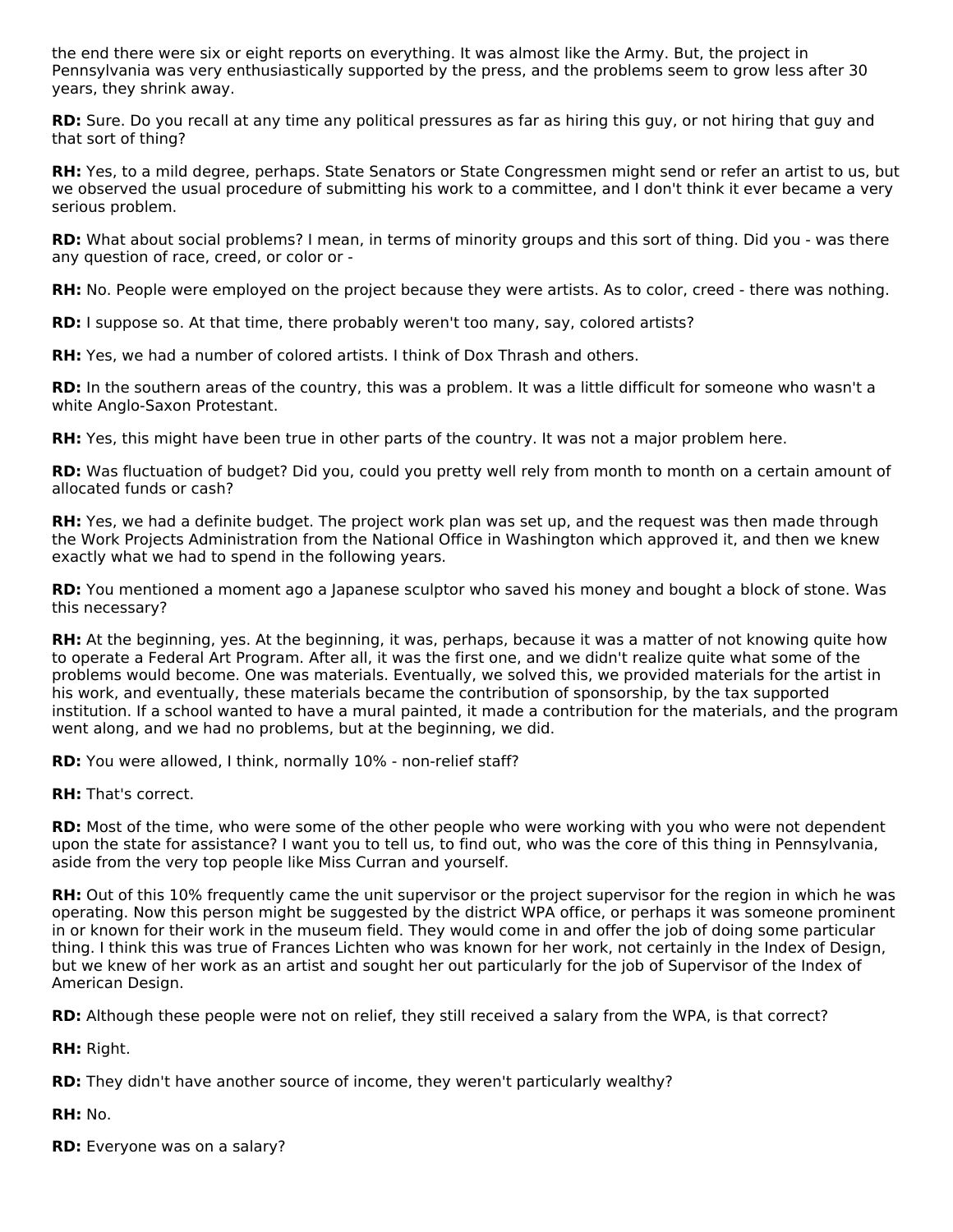**RH:** Yes, everyone was on a salary. The only thing is -- which you mentioned, which was pretty much the figure that we worked with -- their other income wasn't necessarily in question, at the time.

**RD:** You mentioned a moment ago the exhibits you had throughout the state. Did you ever sort of cooperate in founding exhibitions with other states? Did you send Pennsylvania work to New York, or Virginia? Did you accept exhibitions from other states?

**RH:** Well, on two occasions, particularly, I think of the show in New York, which was from all the projects, this at the Museum of Modern Art in New York in 1936, I believe, there was the New Horizon show - and this was an exhibition which also represented work from the projects.

**RD:** Was there a show of WPA work at the New York World's Fair?

**RH:** That was in 1939?

**RD:** That was in 1939.

**RH:** Not WPA work as such. There was an exhibition at the New York's World Fair which was by invitation, and this was a national committee which had selected the show. It wasn't the same thing that we had. But the exhibition at the Museum of Modern Art and the New Horizon Show were entirely WPA shows.

**RD:** I was interested in the public reaction to this thing. You mentioned that the press in Pennsylvania was quite favorable. Do you think the general public appreciated, or understood what you people were trying to do for art? Was there much feeling for artists in that tax money should be spent for decoration of the walls, or that sort of thing? Do you recall how the man on the street reacted to this?

**RH:** Well, perhaps the man on the street didn't always come to exhibitions, but he was interested. But public support, I think, in general was quite good. The attendance at our exhibitions was very good, particularly in areas where works of art had never been shown before, that is the work of live painters and sculptors. The press supported these exhibitions very well, and I don't recall that there was hardly ever any of this WPA criticism that you hear so much about. This boondoggle business. I know that many projects were criticized, but we never experienced that criticism - its amazing, as I think back about it. But, of course, the fact that we received a good deal of applause toward the end as the project went on, because after 1940, gradually with the war coming on, even before Pearl Harbor, we began to redirect our efforts into something which no longer was just an art program as such. This became the War Services Project and by the time of Pearl Harbor, shortly after that, the project in Pennsylvania was almost entirely converted over to art as being used for the war effort. And requests for our work came from as far as -- I can think of Ft. Leonard Wood in Missouri, requested work from the Pennsylvania project: posters, charts, training charts, all sorts of models and special devices which would be used in the training area. And this grew almost over night. Of course, the fact that the country was probably going to war emphasized this greatly. But within a very short time, about six months or so, the project was entirely converted to it, and an easel painter might very well be painting portraits of some general at that particular moment if this was what was needed for the USO Center or somewhere else in connection with the war. And ceramics, people who were doing ceramic, ceramic plaques, for the defense organizations and -- that sort of a transfer of our operations to the war effort.

**RD:** Well, at this tùme, you were still in the WPA, you weren't transferred particularly to any --

**RH:** Yes. It was in 1942 that I was appointed State Director of the Pennsylvania War Services Project.

**RD:** You were still operating on the basis of demand?

**RH:** And there certainly was a very strong demand.

**RD:** For national security.

**RH:** And eventually about the time the projects were disbanded, many of them were taken over by the Army and Navy as production units for the war effort. You probably know something about this part of it. Our silk screen units continued in operation and were taken over by the Army, by the Navy. Some of these people actually went into the Navy to do this same thing. The Navy set up the different units of operations for production.

**RD:** Based on the WPA?

**RH:** Yes, based on what had been started and established under WPA.

**RD:** Could you sort of give me an idea, now, of what you think of this whole project, what good came out of it, what good it did? I think you are in a position, if anyone is, to give an opinion on this.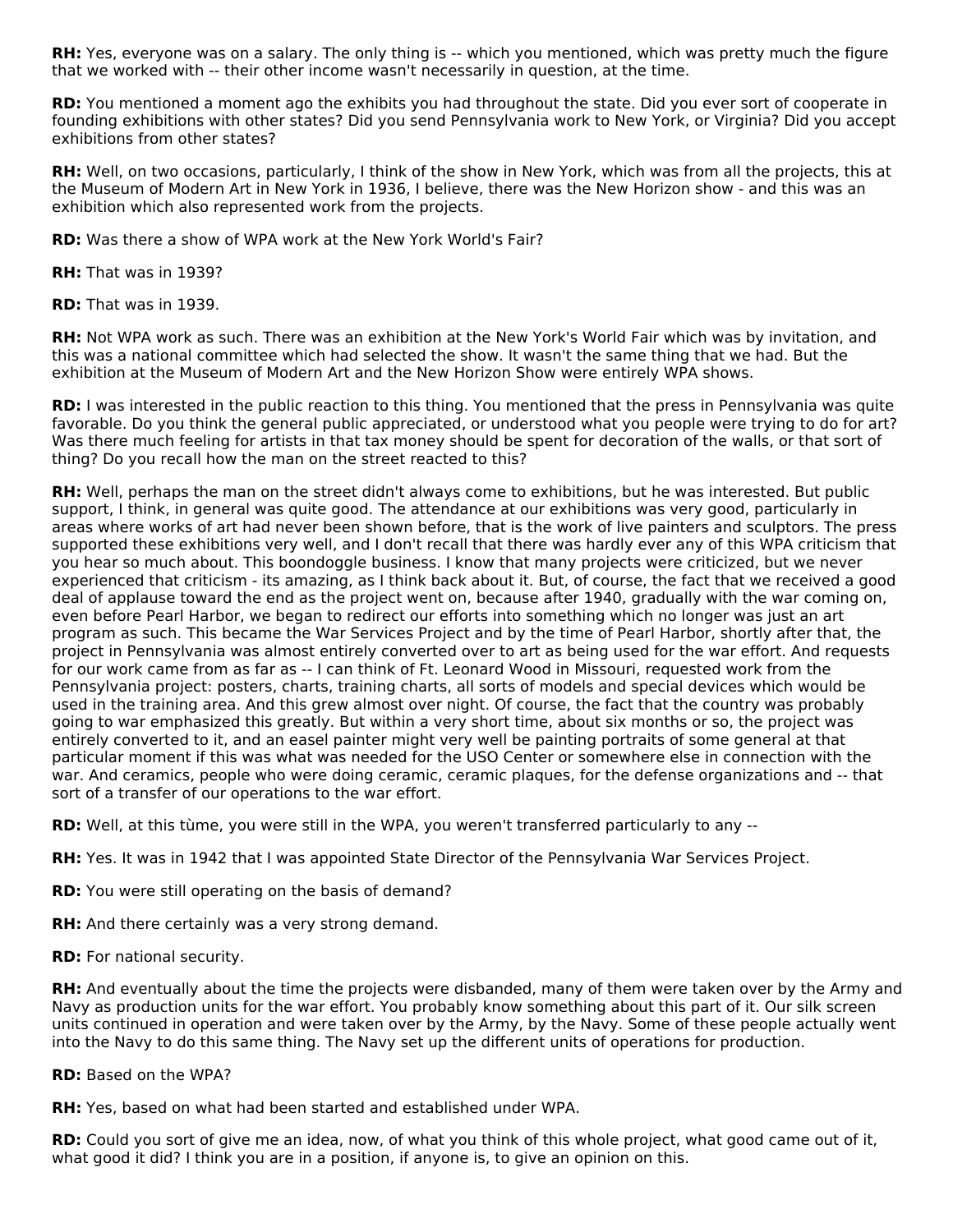**RH:** Well, certainly, it was a necessary solution to a very drastic situation. First of all, the artists needed work, as everyone needed the work, the common man. But then, more than anything, we were very much interested in preserving natural resources in this country, and our skills are certainly one of these resources. It preserved the artists' skills during a period when they could not otherwise have been preserved, and in a sense, I think, it was tremendously valuable for what happened in the 1950's.

**RD:** Were any of these art centers you mentioned before, are any of them still in existence?

**RH:** This is hard to say, I haven't traveled through Pennsylvania recently, but I know that the Sunbury Art Center continued for a good many years, as far as I know, probably is still in existence.

**RD:** Where's that?

**RH:** Sunbury, Pa.

**RD:** I've no idea where it is.

**RH:** Well, it's in central Pennsylvania, and this was an art center which was very enthusiastically received at the time and developed quite a following, audience and exhibitions.

**RD:** I think you mentioned, a while ago, that you feel that this project - the community art centers by bringing art to the people - was partly responsible for the renaissance that you mentioned later on in the 40's and 50's.

**RH:** Much greater support of art than we had.

**RD:** The public interest perhaps grew out of this. Do you think that this encouraged many people now working to follow the arts? Was this a shot in the arm as far as the artists themselves were concerned?

**RH:** That art might be more of a feeling of a profession than it was at that time. Well, it is certainly other things which might perhaps lead to the arts now, aside from the desire to be an artist. This is much better supported than it used to be and there is a sort of boom going on. Artists have an amazing financial success today which was unheard of at any other period. And then the art users weren't aware of art in graphic design, which the project, of course, began to explore a deal where it was its use of fine artists in the design of posters and the designing of all sorts of presentation pieces. This has developed into what we think of as graphic design today, or advertising design, and it is a tremendous field in itself. Therefore, many young artists aspire to it.

**RD:** Something I just thought of -- could you tell me anything about the development of the Carborundum print? I think that came out of the WPA.

**RH:** Yes, indeed it did. The Carborundum print came out of the print workshop which I set up and was an experimental process, working with Carborundum grains on a copper plate. This, of course, had been done to surface the lithography stone, but not so much with copper. It was something like the idea of mezzotint, roughing the surface of the whole unit, but it caused quite a start. Many artists came to the state to see what we were doing. It was part of the general activity of this print shop which aroused such interest.

**RD:** Who got that going?

**RH:** A number of artist worked on it including Michael Gallagher, Hugh Mesibov, Dox Thrash and others. These were artists with whom I worked very closely.

**RD:** What's the actual process involved? Is it simply grinding Carborundum into a plate?

**RH:** Yes, the old method of surfacing a plate for mezzotint was with a rocker.

**RD:** Yes.

**RH:** And instead of a rocker, this was a ground surface. It gave considerable freedom, considerable control over the quality of surface you would get by fine grain, by coarse grain, the amount of grain that you would use.

#### **RD:** Is this still being used?

**RH:** Yes, I see examples of this in print exhibitions. And you know, prints were, technically speaking, a rather conservative affair in those days. There was a wood cut, there was a lithograph, and there was an etching. But today, we have mixed media prints which are perhaps not different from this to a certain degree in the project days. A cross-breeding of various techniques so that today you can hardly tell what a print is, you know?

**RD:** I know, I have trouble. Well, as you look back, it may not be easy to recall, as you say, the things that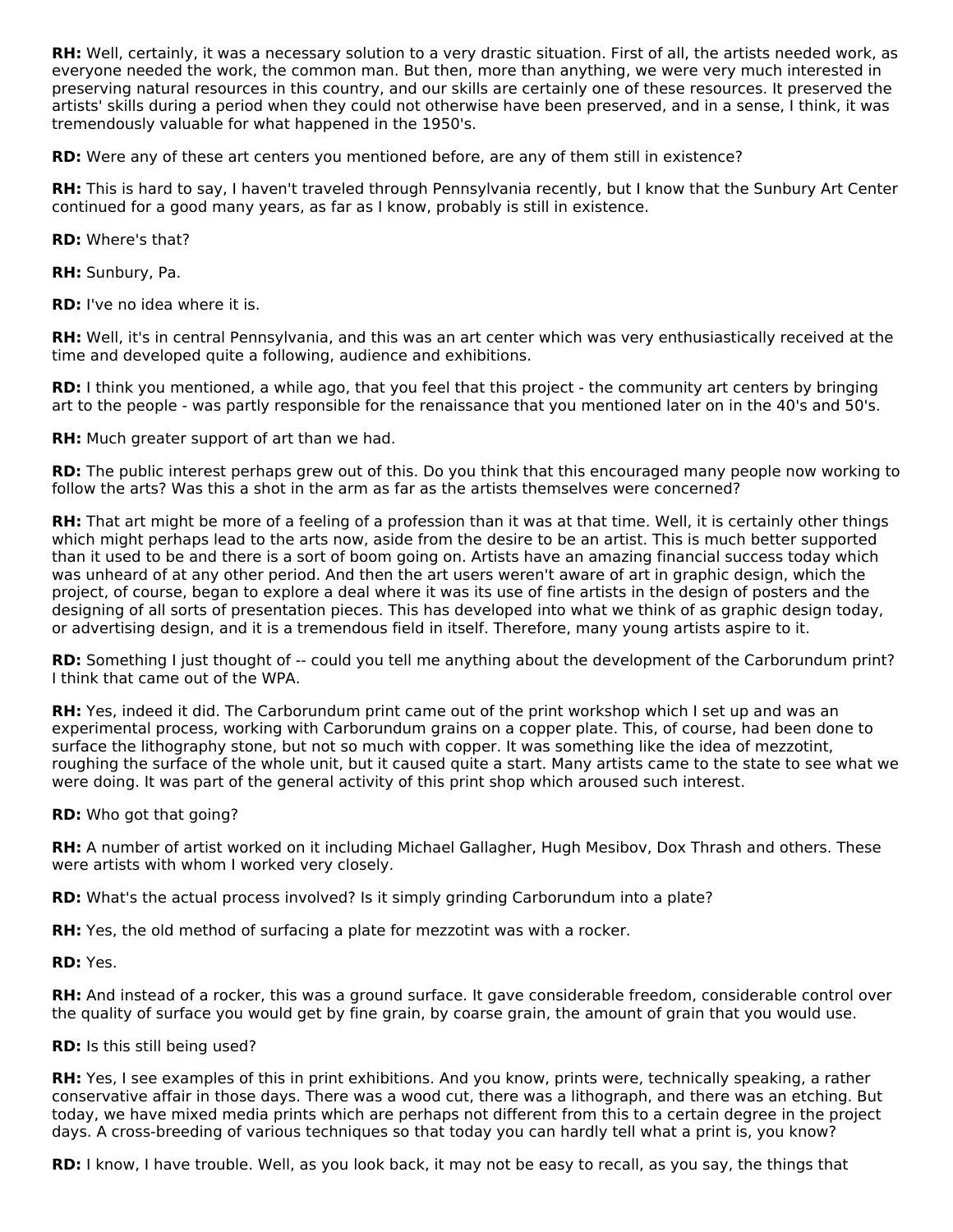happened, the unpleasantness. Where do you feel were the big defects, or do you feel there were any, on the Federal Art Project? How could this have been better or more successful? How could it have been of any more help to more people?

**RH:** Well, of course, I did mention the red tape -- all the paperwork and that sort of thing and the business of sponsorship. Actually, you see, the object was not to help all the artists, but to help artists who needed it, and who were eligible for it, so we never made an effort to pay them such a handsome wage that they would stay around.

**RD:** Sure.

**RH:** And this was the thing - they moved out, moved out to outside things whenever they found an important job outside.

**RD:** Were you people actually helping them find jobs? Or was that not part of your project?

**RH:** No, I wouldn't say that it was part of it. I would say many people were employed in private industry from the project during the time of the project. And perhaps the fact that they could keep their skills in tact and continue working made it possible for them to be employed elsewhere.

**RD:** Did most of these people who worked in the Art Project stay in the art field?

**RH:** Many of them who would otherwise not have.

**RD:** Do you feel that there is any need for federal support for artists today, or are there enough opportunities to make this think unnecessary?

**RH:** Well, that's a very sensitive question. The times are different now. They have had a number of bills before Congress; so far none of these have passed. I've read where Javits and Clark and Humphrey have all done something on this. It's been going on now for a number of years, off and on. A government art program such as the one in Russia, as you well know, just doesn't work. The government owns the artist, it owns their point of view and stifles all their creativity and initiative, and limits what they can say. I think it is certain that it can never become remotely like that here. Maybe the government should. I think it should continue to foster an interest in art in some way, through a federation perhaps, to stimulate private interests, private support for the arts.

**RD:** Well, so you think that the WPA Art Project proved that the government need not necessarily dictate to the artist. I get the impression that there was extreme freedom allowed to individual artists as to what he did, the type of work he did; that the government did not in any sense dictate to the artists in the 30's and a lot of people seem to be afraid this is what would happen if the government actively sponsored artists.

**RH:** Yes, that's very true; the government did not dictate to the artists. The easel painter, for instance, came on the project as a professional artist, painted in the manner in which he was painting at that time, and his work was accepted by the project as a work of art which might be allocated as such, and we didn't tell him what to do. The only time, the only instance when there were any specific requirements were perhaps for a specific job such as a piece of sculpture, a building, or a mural -- the size and that sort of thing, the limitations imposed on any artist. I suppose you could say that if it were properly run, the government need not influence the art in any way on a government program. This is the point I make because it is necessary not to limit the artist's creativity.

**RD:** This brought up something that I hinted at earlier. Was there of an active art union that could give you any problems?

**RH:** Yes, there was an artists union in Philadelphia. It seemed to grow with the project. Mostly, it came out of the desire of the artists on the project to receive larger salary, but this was contrary to the government's idea which wasn't intentionally increasing the salary, beyond a certain point, of a bare subsistence, so to speak, because they wanted the people to go on out to better work, integrating into private industrial fields that were outside of the project. The union frequently went to Washington to lobby over this, to get the salaries raised. They were attempting it for most of the period of the project up until the project was taken over in the 40's.

**RD:** Do you feel that there was any active so-called Communist movement in the project, because I know that in some parts of the country this was rather pronounced, and I'm sure that perhaps the concept of Communism was different then than now. It wasn't quite the bugaboo that people feel today. Many people had perhaps better reasons in those days for seeking a different type of government. Were you troubled much by Communism?

**RH:** It seems to me that there were rumors of this in connection with the project, but I'm not really conscious of it. I am conscious of the Artists Union. This may have been infiltrated to some extent with the Communist